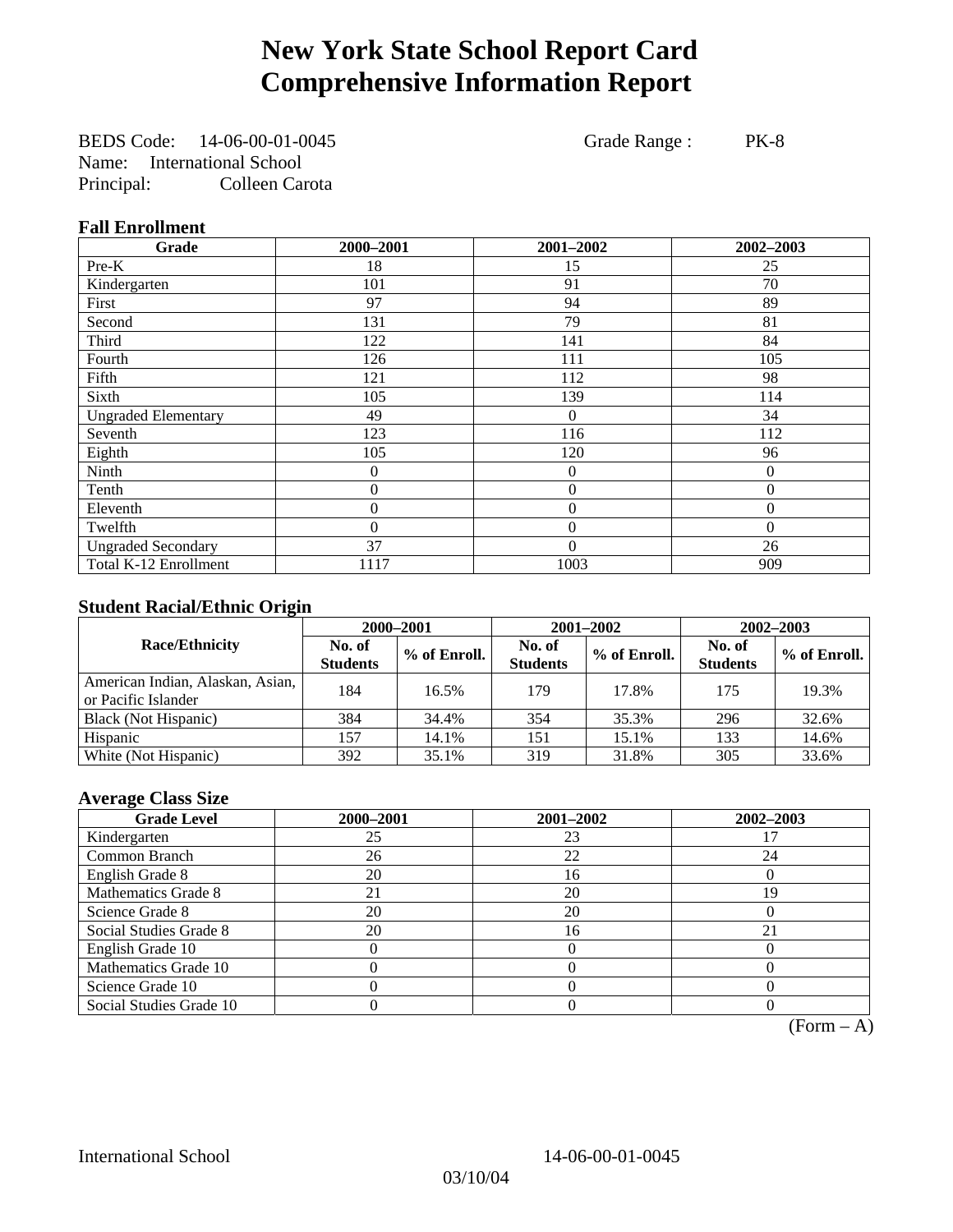### **District Need to Resource Capacity Category**

| <b>N/RC</b> Category | <b>Description</b>                                                                                                                                                                  |
|----------------------|-------------------------------------------------------------------------------------------------------------------------------------------------------------------------------------|
|                      | This is one of the large city school districts; Buffalo, Rochester,<br>Syracuse, or Yonkers. All these districts have high student needs<br>relative to district resource capacity. |

#### **Similar School Group and Description**

| <b>Similar School Group</b> | <b>Description</b>                                                                                                                                                                                                            |
|-----------------------------|-------------------------------------------------------------------------------------------------------------------------------------------------------------------------------------------------------------------------------|
|                             | All schools in this group are elementary level schools in large cities<br>other than New York City. The schools in this group are in the<br>higher range of student needs for elementary level schools in these<br>districts. |

All schools within the same N/RC category are divided into three similar school groups defined by the percentage of students in the school who are eligible for the free-lunch program and/or who are limited English proficient (also known as English language learners).

#### **Student Demographics Used To Determine Similar Schools Group**

| 0                                 | 2000-2001<br>Percent<br>Count |       | $2001 - 2002$ |         | $2002 - 2003$ |         |
|-----------------------------------|-------------------------------|-------|---------------|---------|---------------|---------|
|                                   |                               |       | Count         | Percent | Count         | Percent |
| <b>Limited English Proficient</b> | 508                           | 44.8% | 391           | 38.4%   | 380           | 40.7%   |
| Eligible for Free Lunch           | 860                           | 77.0% | 867           | 86.4%   | 622           | 68.4%   |

#### **Attendance and Suspension**

|                               | 1999–2000                 |                   | 2000-2001                 |                   | $2001 - 2002$             |                   |
|-------------------------------|---------------------------|-------------------|---------------------------|-------------------|---------------------------|-------------------|
|                               | No. of<br><b>Students</b> | $%$ of<br>Enroll. | No. of<br><b>Students</b> | $%$ of<br>Enroll. | No. of<br><b>Students</b> | $%$ of<br>Enroll. |
| <b>Annual Attendance Rate</b> |                           | 89.5%             |                           | 84.7%             |                           | 94.1%             |
| <b>Student Suspensions</b>    | $^{\circ}$ 1<br>ΖI        | 2.0%              | 36                        | 3.2%              | 81                        | 8.1%              |

### **Student Socioeconomic and Stability Indicators**

#### **(Percent of Enrollment)**

|                          | 2000–2001 | 2001-2002 | 2002-2003 |
|--------------------------|-----------|-----------|-----------|
| <b>Reduced Lunch</b>     | 10.0%     | 9.6%      | 8.6%      |
| <b>Public Assistance</b> | 91-100%   | 81-90%    | 81-90%    |
| <b>Student Stability</b> | 86%       | 80%       | 99%       |

### **Staff Counts**

| Staff                                 | 2002-2003 |
|---------------------------------------|-----------|
| <b>Total Teachers</b>                 | 95        |
| <b>Total Other Professional Staff</b> |           |
| <b>Total Paraprofessionals</b>        | NΑ        |
| Teaching Out of Certification*        | NΑ        |
| Teachers with Temporary Licenses      | NΔ        |

\*Teaching out of certification more than on an incidental basis. Teachers with temporary licenses are also counted as teaching out of certification.

 $(Form - B)$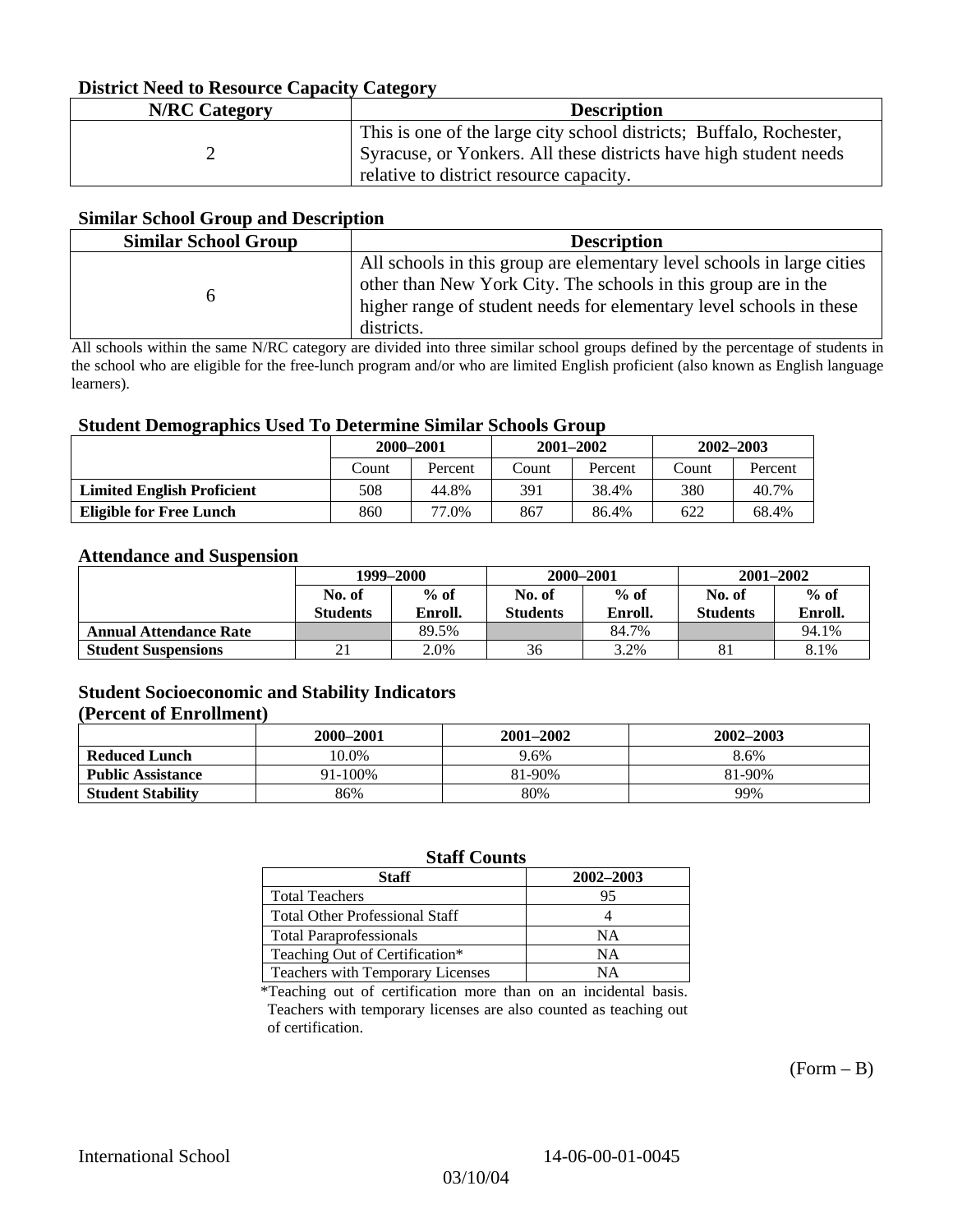# **Career Development and Occupational Studies (CDOS)**

### **Percentage of Students Documenting Self- and Career-Awareness Information and Career Exploration Activities, K–3**

| <b>Grades</b> | $2000 - 01$ | $2001 - 02$ | $2002 - 03$ |
|---------------|-------------|-------------|-------------|
| K–1           |             | 9%          | $0\%$       |
|               |             | $0\%$       | $0\%$       |

### **Students Developing a Career Plan, 4–12**

| <b>Grades</b> |                                      | $2000 - 01$ | $2001 - 02$ | $2002 - 03$ |
|---------------|--------------------------------------|-------------|-------------|-------------|
|               | Number of General-Education Students |             | 0           | $\Omega$    |
| $4 - 5$       | Number of Students with Disabilities |             | 0           | $\Omega$    |
|               | Number of All Students               |             | 0           | $\Omega$    |
|               | Percent of Enrollment                |             | 0%          | $0\%$       |
|               | Number of General-Education Students |             | 0           | 0           |
|               | Number of Students with Disabilities |             | $\Omega$    | $\Omega$    |
| $6 - 8$       | Number of All Students               |             | $\theta$    | $\Omega$    |
|               | Percent of Enrollment                |             | $0\%$       | $0\%$       |
|               | Number of General-Education Students |             | 0           | $\Omega$    |
| $9 - 12$      | Number of Students with Disabilities |             | 0           | $\Omega$    |
|               | Number of All Students               |             | $\Omega$    | $\Omega$    |
|               | Percent of Enrollment                |             | $0\%$       | 0%          |

## **Second Language Proficiency Examinations**

### **General-Education Students**

| <b>Test</b> | 2000-2001         |           |            | 2001-2002 | 2002-2003         |           |
|-------------|-------------------|-----------|------------|-----------|-------------------|-----------|
|             | <b>No. Tested</b> | % Passing | No. Tested | % Passing | <b>No. Tested</b> | % Passing |
| French      |                   | 0%        |            | $0\%$     |                   | 0%        |
| German      |                   | 0%        |            | 0%        |                   | 0%        |
| Italian     |                   | 0%        |            | 0%        |                   | 0%        |
| Latin       |                   | 0%        |            | 0%        |                   | 0%        |
| Spanish     |                   | 100%      |            | $0\%$     |                   | 0%        |

### **Students with Disabilities**

| <b>Test</b> | 2000-2001         |           |            | 2001-2002 | $2002 - 2003$ |           |  |
|-------------|-------------------|-----------|------------|-----------|---------------|-----------|--|
|             | <b>No. Tested</b> | % Passing | No. Tested | % Passing | No. Tested    | % Passing |  |
| French      |                   | 0%        |            | $0\%$     |               | 0%        |  |
| German      |                   | 0%        |            | 0%        |               | 0%        |  |
| Italian     |                   | 0%        |            | 0%        |               | 0%        |  |
| Latin       |                   | 0%        |            | $0\%$     |               | 0%        |  |
| Spanish     |                   | 0%        |            | 0%        |               | 0%        |  |

 <sup>(</sup>Form-D)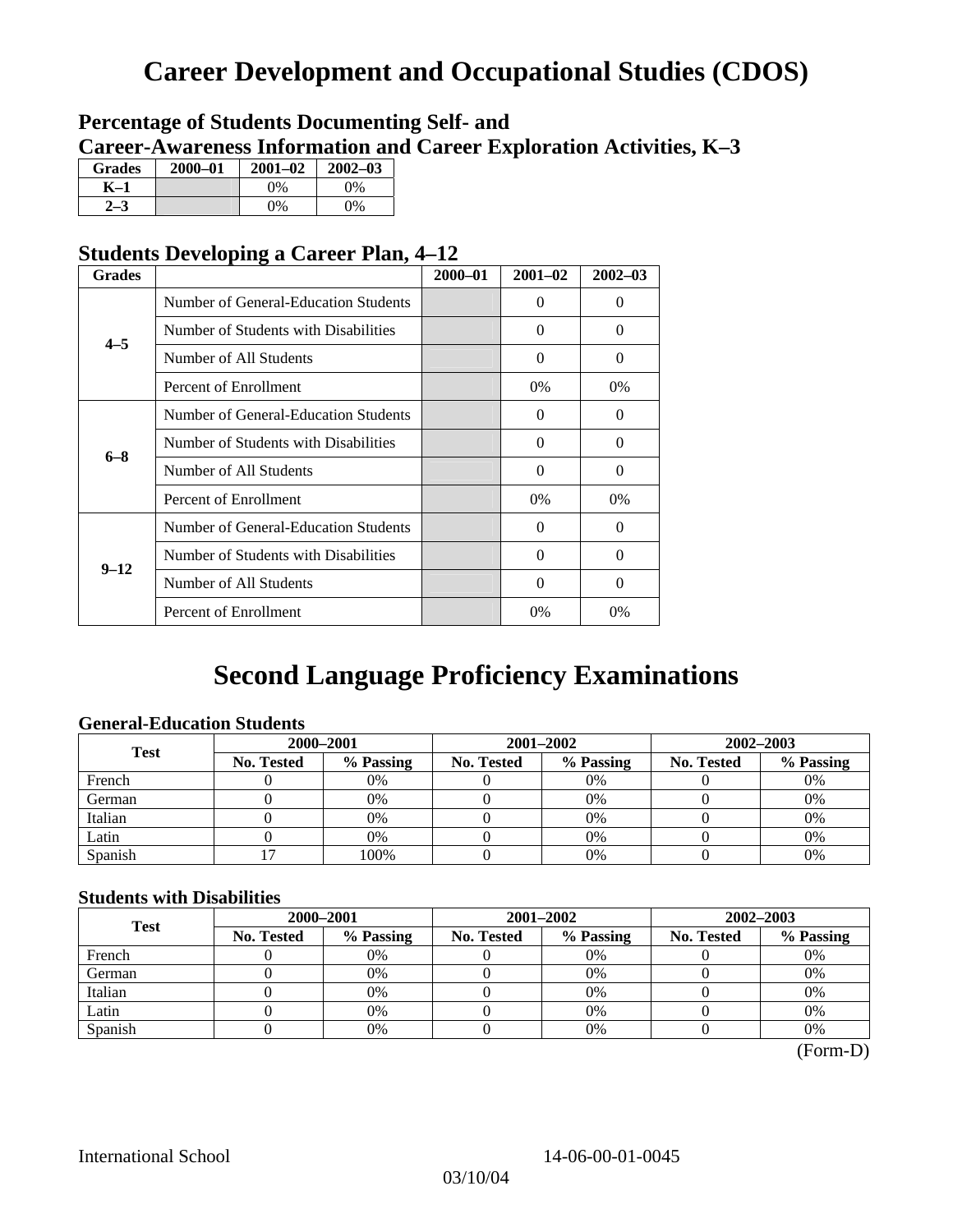# **Regents Examinations**

|                                                               | 8°-<br><b>All Students</b> |                                                           |                  | <b>Students with Disabilities</b> |                  |                  |  |
|---------------------------------------------------------------|----------------------------|-----------------------------------------------------------|------------------|-----------------------------------|------------------|------------------|--|
|                                                               | 2001                       | 2002                                                      | 2003             | 2001                              | 2002             | 2003             |  |
|                                                               |                            | Living Environment (first administered June 2001)         |                  |                                   |                  |                  |  |
| Number Tested                                                 | $\overline{0}$             | $\theta$                                                  | $\mathbf{0}$     | $\boldsymbol{0}$                  | $\boldsymbol{0}$ | $\boldsymbol{0}$ |  |
| Number Scoring 55-100                                         | $\overline{0}$             | $\overline{0}$                                            | $\overline{0}$   | $\overline{0}$                    | $\overline{0}$   | $\theta$         |  |
| Number Scoring 65-100                                         | $\mathbf{0}$               | $\overline{0}$                                            | $\mathbf{0}$     | $\overline{0}$                    | $\overline{0}$   | $\mathbf{0}$     |  |
| Number Scoring 85-100                                         | $\mathbf{0}$               | $\overline{0}$                                            | $\boldsymbol{0}$ | $\boldsymbol{0}$                  | $\mathbf{0}$     | $\boldsymbol{0}$ |  |
| Percentage of Tested Scoring 55-100                           | 0%                         | 0%                                                        | 0%               | 0%                                | 0%               | 0%               |  |
| Percentage of Tested Scoring 65-100                           | 0%                         | 0%                                                        | 0%               | 0%                                | 0%               | 0%               |  |
| Percentage of Tested Scoring 85-100                           | 0%                         | 0%                                                        | 0%               | 0%                                | 0%               | 0%               |  |
| Physical Setting/Earth Science (first administered June 2001) |                            |                                                           |                  |                                   |                  |                  |  |
| Number Tested                                                 | 16                         | $\boldsymbol{0}$                                          | $\boldsymbol{0}$ | $\overline{0}$                    | $\boldsymbol{0}$ | $\boldsymbol{0}$ |  |
| Number Scoring 55-100                                         | 12                         | $\overline{0}$                                            | $\overline{0}$   | $\overline{0}$                    | $\overline{0}$   | $\overline{0}$   |  |
| Number Scoring 65-100                                         | 8                          | $\overline{0}$                                            | $\overline{0}$   | $\overline{0}$                    | $\overline{0}$   | $\overline{0}$   |  |
| Number Scoring 85-100                                         | 3                          | $\overline{0}$                                            | $\mathbf{0}$     | $\overline{0}$                    | $\mathbf{0}$     | $\boldsymbol{0}$ |  |
| Percentage of Tested Scoring 55-100                           | 75%                        | 0%                                                        | 0%               | 0%                                | 0%               | 0%               |  |
| Percentage of Tested Scoring 65-100                           | 50%                        | 0%                                                        | 0%               | 0%                                | 0%               | 0%               |  |
| Percentage of Tested Scoring 85-100                           | 19%                        | 0%                                                        | 0%               | 0%                                | 0%               | 0%               |  |
|                                                               |                            | Physical Setting/Chemistry (first administered June 2002) |                  |                                   |                  |                  |  |
| Number Tested                                                 |                            | $\mathbf{0}$                                              | $\mathbf{0}$     |                                   | $\theta$         | $\theta$         |  |
| Number Scoring 55-100                                         |                            | $\overline{0}$                                            | $\mathbf{0}$     |                                   | $\theta$         | $\overline{0}$   |  |
| Number Scoring 65-100                                         |                            | $\mathbf{0}$                                              | $\Omega$         |                                   | $\theta$         | $\theta$         |  |
| Number Scoring 85-100                                         |                            | $\overline{0}$                                            | $\mathbf{0}$     |                                   | $\overline{0}$   | $\mathbf{0}$     |  |
| Percentage of Tested Scoring 55-100                           |                            | 0%                                                        | 0%               |                                   | 0%               | 0%               |  |
| Percentage of Tested Scoring 65-100                           |                            | 0%                                                        | 0%               |                                   | 0%               | 0%               |  |
| Percentage of Tested Scoring 85-100                           |                            | 0%                                                        | 0%               |                                   | 0%               | 0%               |  |
| Physical Setting/Physics (first administered June 2002)*      |                            |                                                           |                  |                                   |                  |                  |  |
| Number Tested                                                 |                            |                                                           |                  |                                   |                  |                  |  |
| Number Scoring 55-100                                         |                            |                                                           |                  |                                   |                  |                  |  |
| Number Scoring 65-100                                         |                            |                                                           |                  |                                   |                  |                  |  |
| Number Scoring 85-100                                         |                            |                                                           |                  |                                   |                  |                  |  |
| Percentage of Tested Scoring 55-100                           |                            |                                                           |                  |                                   |                  |                  |  |
| Percentage of Tested Scoring 65-100                           |                            |                                                           |                  |                                   |                  |                  |  |
| Percentage of Tested Scoring 85-100                           |                            |                                                           |                  |                                   |                  |                  |  |

\* Physical Setting/Physics results are not included in the report card because the Department is issuing a new conversion chart for this assessment. Data currently available to the Department are based on the original conversion chart for the assessment.

 $(Form - G)$